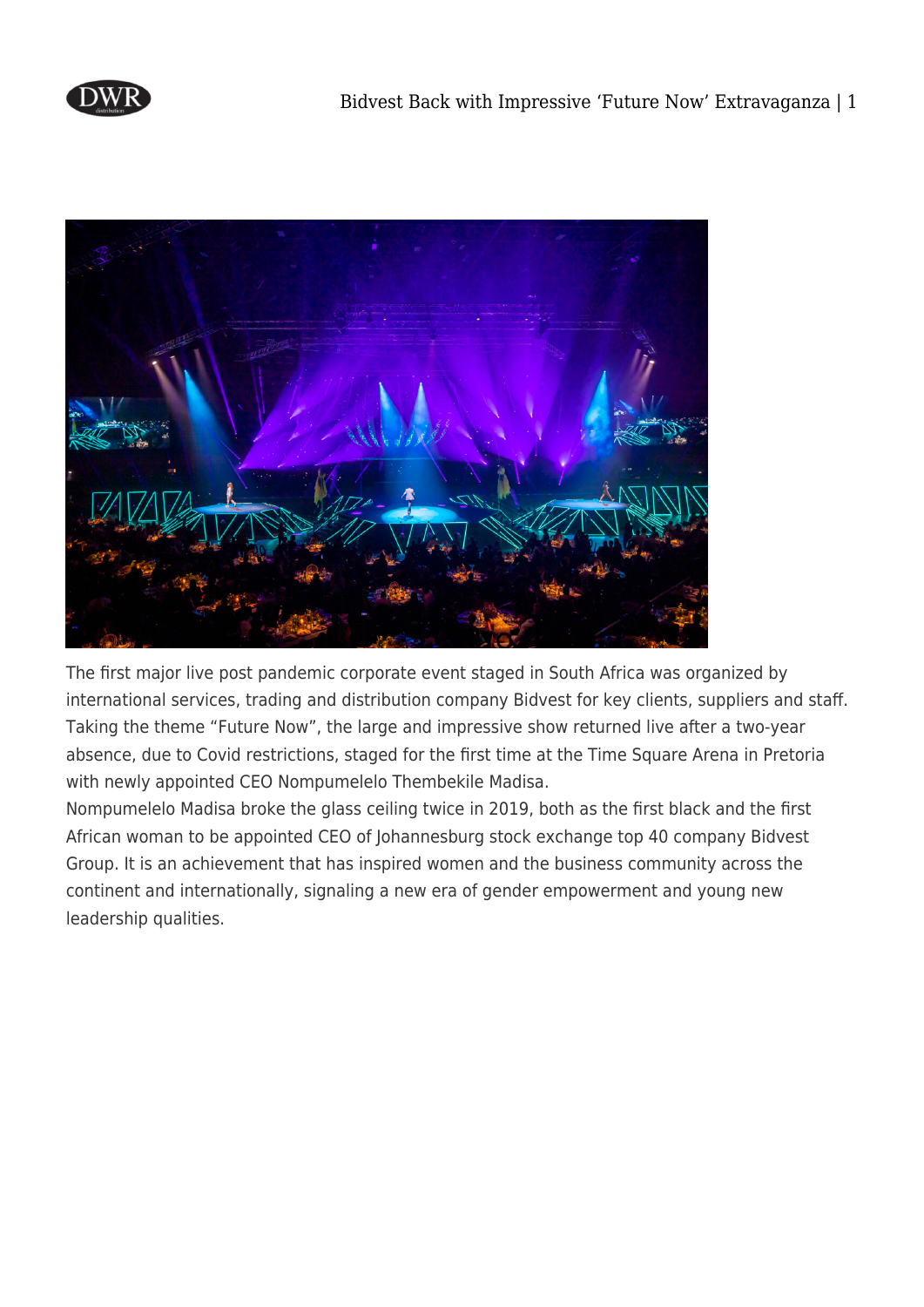



It was also her foresight and vision that helped drive investment in the event underlining the importance of having a large and spectacular show to celebrate moving forward from the pandemic, and the challenging time that this has been for areas like entertainment, hospitality and travel.

'Future Now' was a special commission for Bidvest created and produced by the multi-award winning team of David Bloch of David Bloch International and Choreographer Debbie Rakusin, who commissioned Gearhouse South Africa as technical supplier together with Pieter Joubert as technical director.

Stage, set and lighting design was delivered by Tim Dunn from nVisible agency, who flew in from the UK to programme and run the show lighting, which he did in close collaboration with Robert Grobler from technical contractor, Gearhouse South Africa (GSA).



Tim and Robert created some truly eye-catching lighting that ramped up the drama and the fun factors with the help of over 250 Robe moving lights!

Previously, Tim has lit the show when living in South Africa and working for Gearhouse, and for this occasion the company supplied additional lighting kit that was added to the substantial Times Square house lighting rig.

This very memorable and emotional occasion resonated throughout the industry as live events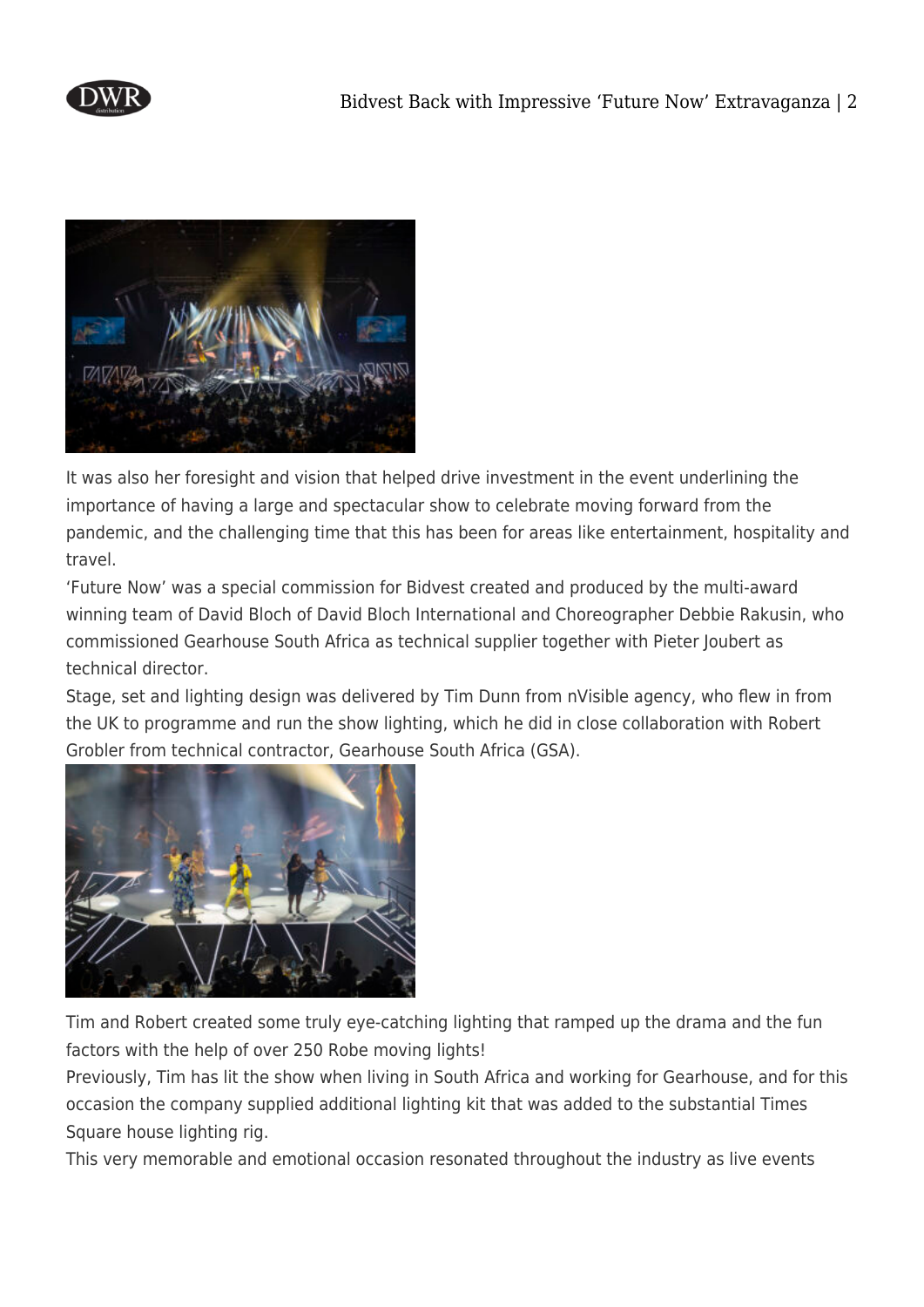

cautiously re-start in SA following two years of some of the toughest Covid restrictions worldwide. Gearhouse Group company Sets Drapes Screens built the set. This comprised of a series of interlocking geometric shapes including three hexagonal thrust stages at the front surrounded by a series of triangular shaped facias outlined in LED tubes which filled the entire width of the room. Upstage was a recessed and raised area that showcased concept segments of some of the production dance routines that were performed by a large cast of over 200 which consisted of dancers, singers, a choir, a local celebrity DJ and speciality acts.



The video elements supplied by Led Vision also spanned the whole width, creating an epic widestage reminiscent of the African skies and horizons, and were designed in layers with an elegant 8 way center cluster of LED strip suggesting a powerful, positive South African sun image at the core of the space, also following the shape geometry idea. Along each side of the stage were three levels of video panels, with left and right IMAG screens completing the picture.

"The intention was to use the video to add depth and vibrancy as well as subtlety to the stage – I wanted to get a lot of video in there, but not for it to look overpowering," commented Tim, which made a refreshing change from a big slab of LED at the back! Video playback content was supplied and operated by Inka Kendzia.

The gala dinner event was divided into three sections – a rousing set of speeches including by Bidvest CEO Nompumelelo Thembekile Madisa (Mpumi Madisa), followed by The Bidvest Show, a high energy performance with over an hour of action created especially for the event with the show's musical direction by Bryan Schimmel and the show concluded with a concert by international electronic star, Seal.

Throughout the evening, guests were entertained by a fantastic lineup of African singing, musical and dance talent such as Bongi Mthombeni, Corlea Botha and Thembeka Mnguni as well as performing sets from local heroes Encore, a vibrant trio who sing in Setswana and who were hot from their recent Best Group nomination at the 2022 Metro FM Awards. Award-winning music producer and singer Ihashi Elimhlophe also earned his share of the adulation getting everyone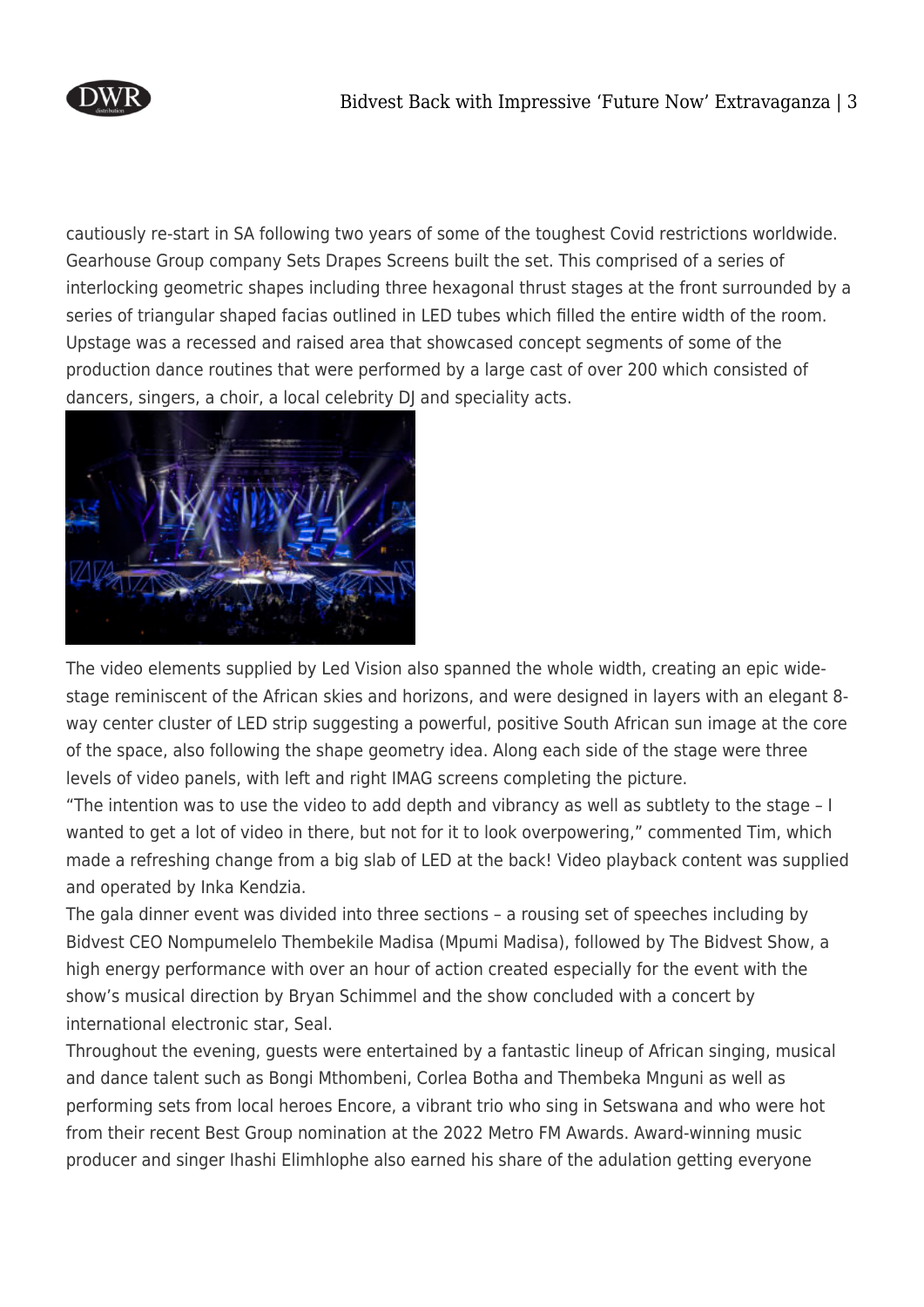

moving and grooving with heart-touching lyrics, crisp beats, and soothing voice. The Ndlovu Youth Choir raised the roof and helped ramp up an exceptional atmosphere with rhythm and soul. They sing in all 11 South African languages including Zulu, Xhosa and English and are part of the Ndlovu Care Group's globally acclaimed childcare community programme, which aims to ensure that children from disadvantaged communities can enjoy the same level of musical tuition, care and opportunities as others from more affluent places.



With all this diversity and colour onstage, the pressure was on Tim and Robert to pull out all the stops with the lighting. On the second show evening, an Awards section was added to the schedule, recognizing Bidvest staff from Southern Africa, the United Kingdom, Ireland and Spain and their achievements over the last year.

Tim and Robert's biggest challenges were ensuring enough lighting to cover the full dynamic spectrum of the show – from the dining to the singing and dancing to the international star performance, and that's why Tim chose all the Robe moving lights.

"I simply selected the best lights for the design, so there was a lot of Robe on the plot – power, reliability and versatility – everything you need," he stated, having been using Robe on his work for several years.

The 130 x Pointes were the cornerstone of the lighting design. These were positioned in the air all over the stage, set and risers and were used for everything … from the big bold anthemic rock and R 'n' B numbers to the power ballads and the more delicate balletic pieces where the stage space needed to be closed right down.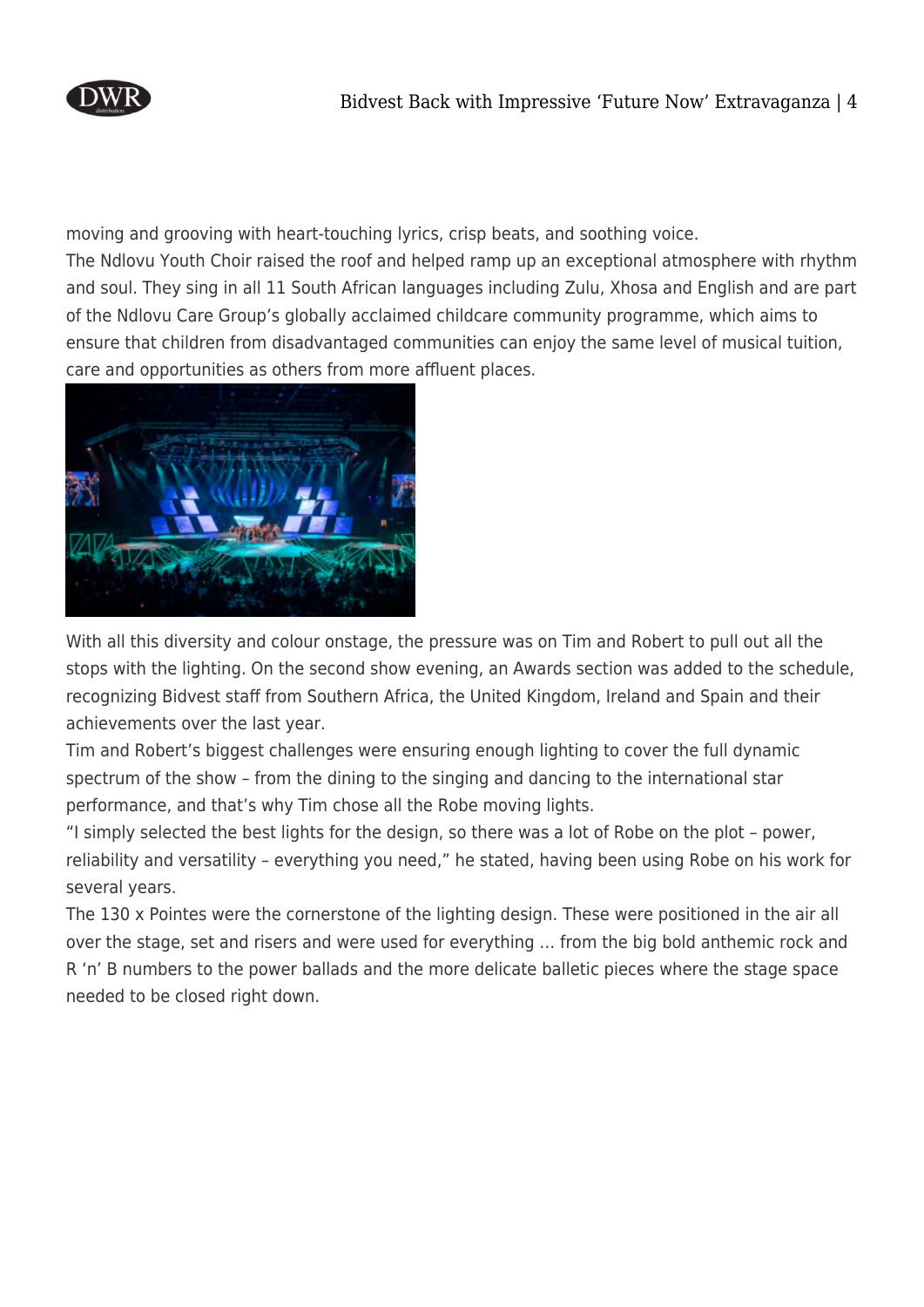



Every Pointe in the rig was used as a truly multifunctional unit, and they were worked hard. "I still love the Pointe," commented Tim, 'it gives so many options in a small package and looks great on any stage."

The 45 x Spiiders and 52 x BMFL Blades plus 12 x BMFL Spots were the key lights and the main stage lights. With large ensembles of dancers for most of the numbers, they needed the flexibility of having lights from all angles of the rig contributing to the looks.

Two additional BMFL WashBeams on RoboSpot systems were positioned on two of the short downstage trusses rigged with pin spots for the dining tables – and were used for everything onstage including the speeches, with the operators and their BaseStations located backstage at dimmer world.

The 16 x MegaPointes were mounted mainly on the set in between the side LED panels, where they were the main side dancer lighting positions as well as producing cool back lighting effects and back-of-shot eye candy for the cameras.

Tim has used them frequently before, but it was Robert's first time with MegaPointes. "They are very impressive, especially for dance," he commented, especially where the lighting had to keep pace with the fluidity and motion of the choreography. He also adds that he looks forward to working with MegaPointes again in the future.

Time was tight for get-in, set up and programming, so Tim and Robert programmed the show simultaneously working on different grandMA consoles in the same session which was extremely efficient and allowed them to establish an excellent creative flow.

Tim looked after all the big looks and key lighting while Robert added detail and "twiddly bits". Tim commented that while they had known each other for over 15 years when Tim was working in South Africa, this was the first show they have programmed together. "It was a fantastic experience … and I hope we get the chance to do it again!" he concluded, adding that it was also great to be back working in South Africa again and experiencing the special energy, enthusiasm and vibes of the industry here.